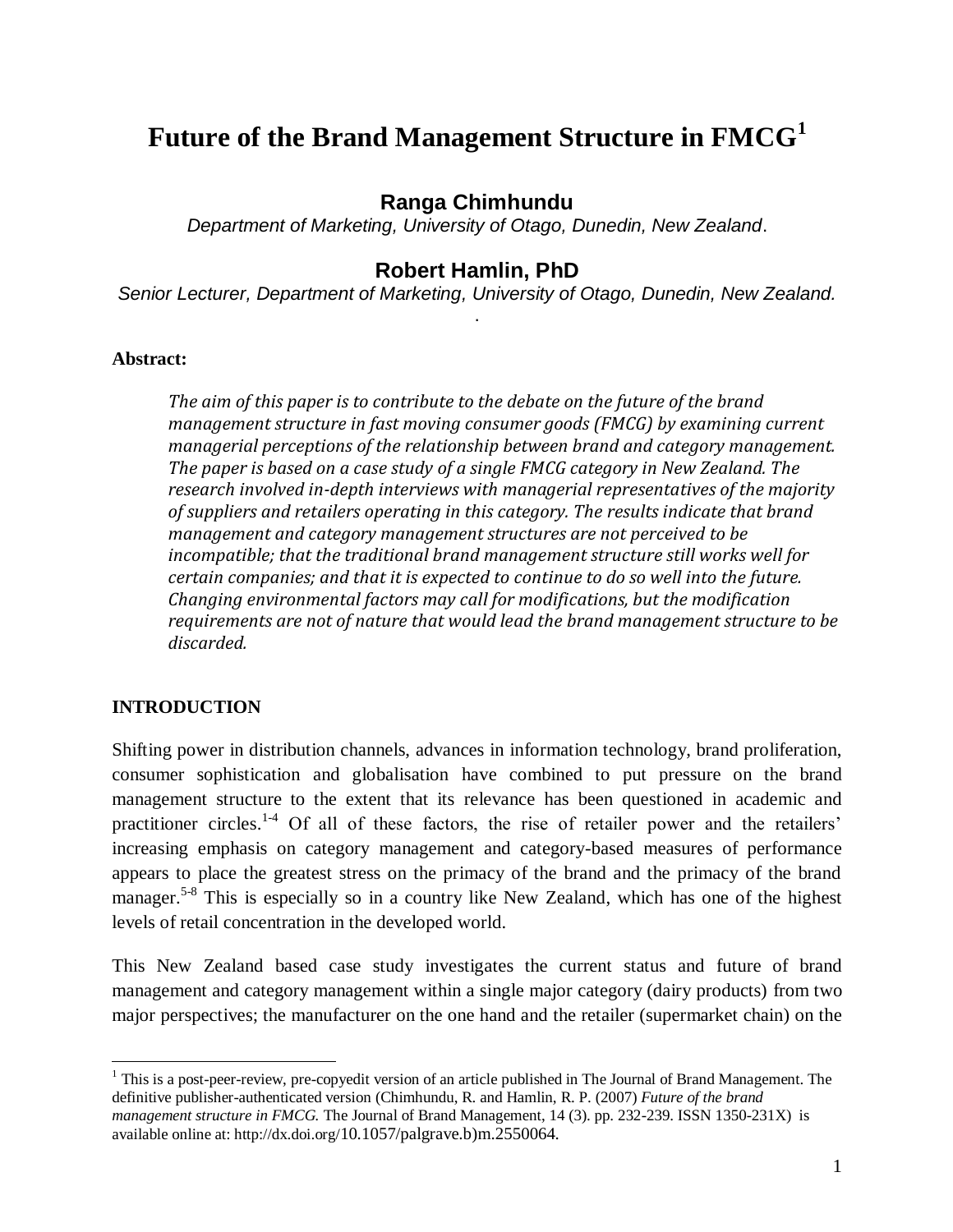other. By restricting the investigation to a single category, the research trades on narrowness on the one hand, for greater depth on the other. In the course of this research, representatives of most major organisations operating in the category were canvassed. The results of the research are therefore but a single snapshot of the relationship between brand and category management, yet the depth does give valuable insights into the complexities of this relationship. The extensive use of quotes in this article is deliberate, as it seems best that these practitioners should speak for themselves.

This is not a pioneering article, although in its depth it does break new ground. The issue of brand and category management has been the subject of a large number of research articles; the most relevant are summarised in Table 1:

| Reference                               | Title                               | Summary statement on the future of the            |
|-----------------------------------------|-------------------------------------|---------------------------------------------------|
|                                         |                                     | brand management structure                        |
| Low and Fullerton <sup>9</sup>          | Brands, brand management and the    | The brand manager system can survive,             |
|                                         | brand manager system: A critical-   | but ' only with significant                       |
|                                         | historical evaluation               | modifications' (p.187).                           |
|                                         |                                     |                                                   |
| Shocker, Srivastava and                 | Challenges and opportunities facing | Forms of organisational arrangements              |
| Ruekert <sup>10</sup>                   | brand management: An introduction   | may change; brand management will                 |
|                                         | to the special issue                | adapt to the demands of the new                   |
|                                         |                                     | environment.                                      |
| Katsanis and Pitta <sup>11</sup>        | Punctuated equilibrium and the      | Product management is not dead at all; it         |
|                                         | evolution of the product manager    | is $\cdot \dots$ merely evolving $\dots$ (p. 60). |
| Berthon, Hulbert and Pitt <sup>12</sup> | Traditional product management      | Concludes that 'consumers, trade                  |
|                                         | evolves                             | customers, competitors, and technology            |
|                                         |                                     | will  play a role' in shaping the future          |
|                                         |                                     | of brand management, but the 'creative            |
|                                         |                                     | input of managers' is a key factor in             |
|                                         |                                     | shaping that future (p. 21). Envisages            |
|                                         |                                     | three scenarios.                                  |
| Homburg, Workman and                    | Fundamental changes in marketing    | The future points to a general shift              |
| Jensen <sup>13</sup>                    | organisation: The movement towards  | towards organisational structures focused         |
|                                         | a customer-focused organisational   | on customers. However, none of the                |
|                                         | structure                           | companies interviewed actually intended           |
|                                         |                                     | to drop the brand management structure.           |
| Panigyrakis and Veloutsou <sup>14</sup> | Problems and future of the brand    | The brand manager system is not dead              |
|                                         | management structure in the fast    | yet, but it is expected to change; 'the           |
|                                         | moving consumer goods industry: The | way it is implemented will not follow the         |
|                                         | viewpoint of brand managers in      | traditional pattern ' (p. 180).                   |
|                                         | Greece                              |                                                   |

## **Table 1**: Future of the brand management structure related research

 Three major issues emerge from this literature. Firstly, there appears to have been a slight pause in research in the area. The latest journal articles that either wholly or partly cover the topic,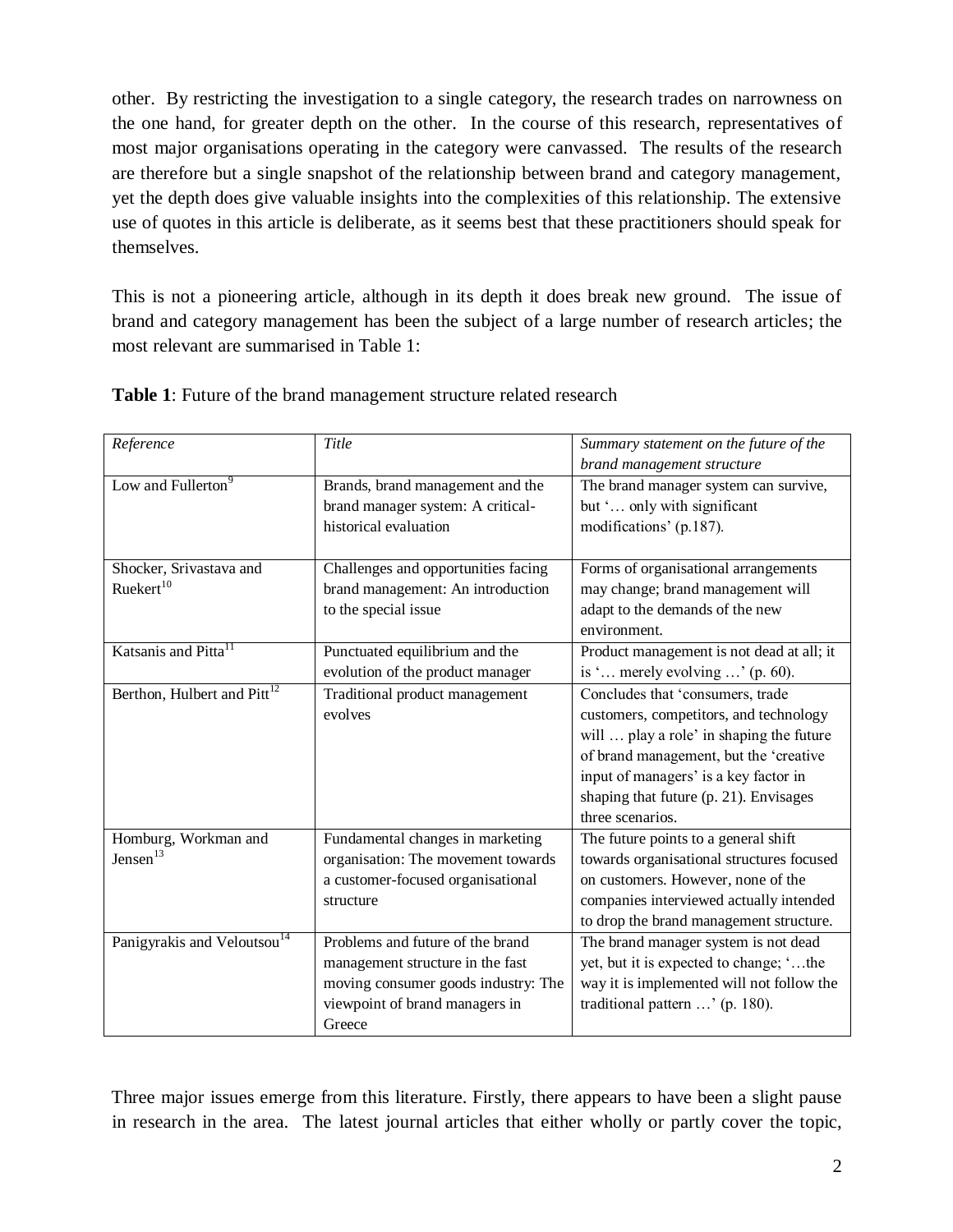were published in 2000; their data having been collected in 1998.  $15,16$  Given that the changes in the environment were described at the time as 'dynamic and drastic', $^{17}$  another look may be well overdue. Secondly, previous research has either investigated the opinions of manufacturer marketing/brand managers, academics and other groups. The opinions of the retailers (especially the supermarket chains) who are described in the literature as becoming a powerful force in the FMCG equation,  $18-21$  and who are increasingly turning to category management,  $22-24$  have largely been excluded. Thirdly; The New Zealand trade and retail literature has hinted at a fundamental rethink on brand management - category management is now regarded as a viable alternative to the traditional brand management system. 25,26

## **RESEARCH OBJECTIVES AND METHODOLOGY**

The positions taken within the literature were contradictory, ranging from brand management being in good health, to brand management being a thing of the past, and already eclipsed by category management.<sup>27-33</sup> There was a general impression that brand and category management were alternative systems with a degree of stress between them.<sup>34</sup> The possibility of compromise, and the degree to which the two systems could cohabit within such a compromise had not been regularly addressed.<sup>35</sup> The research sought, not to create a definitive conclusion with regard to these issues, but to create a portrait of the relationship between category and brand management in the words of a set of supplier and retail managers who were attempting to apply the two systems in practice, while at the same time maintaining a relationship with one another! The research sought in particular to acquire opinion in regard to the following propositions:

*Current state of organising for managing manufacturer brands in FMCG* (manufacturer perspective only applies to this issue): -

1) The brand management structure still exists as a mainstream option.

2) The category structure has become the dominant structure.

*Perceptions on the future of the brand management structure/brand manager system* (both manufacturer and retailer perspectives apply to this issue): -

- *3)* The brand management structure is considered to be outdated.
- 4) The category structure will replace the brand management structure.
- 5) The future of the brand management structure/brand manager system will involve radical modifications.

The research adopted the qualitative, interview approach because of the nature of the research issues and the need for flexibility. The interview subjects were sourced from a single category (dairy products) in order to ensure that the research was based on a set of interviews that represented a sizeable portion of the major retail and supplier participants in this category, thus allowing for a complete and cross-referenced picture of the supplier/retailer/brand/category relationships within it to be created. This research can therefore only be considered as a case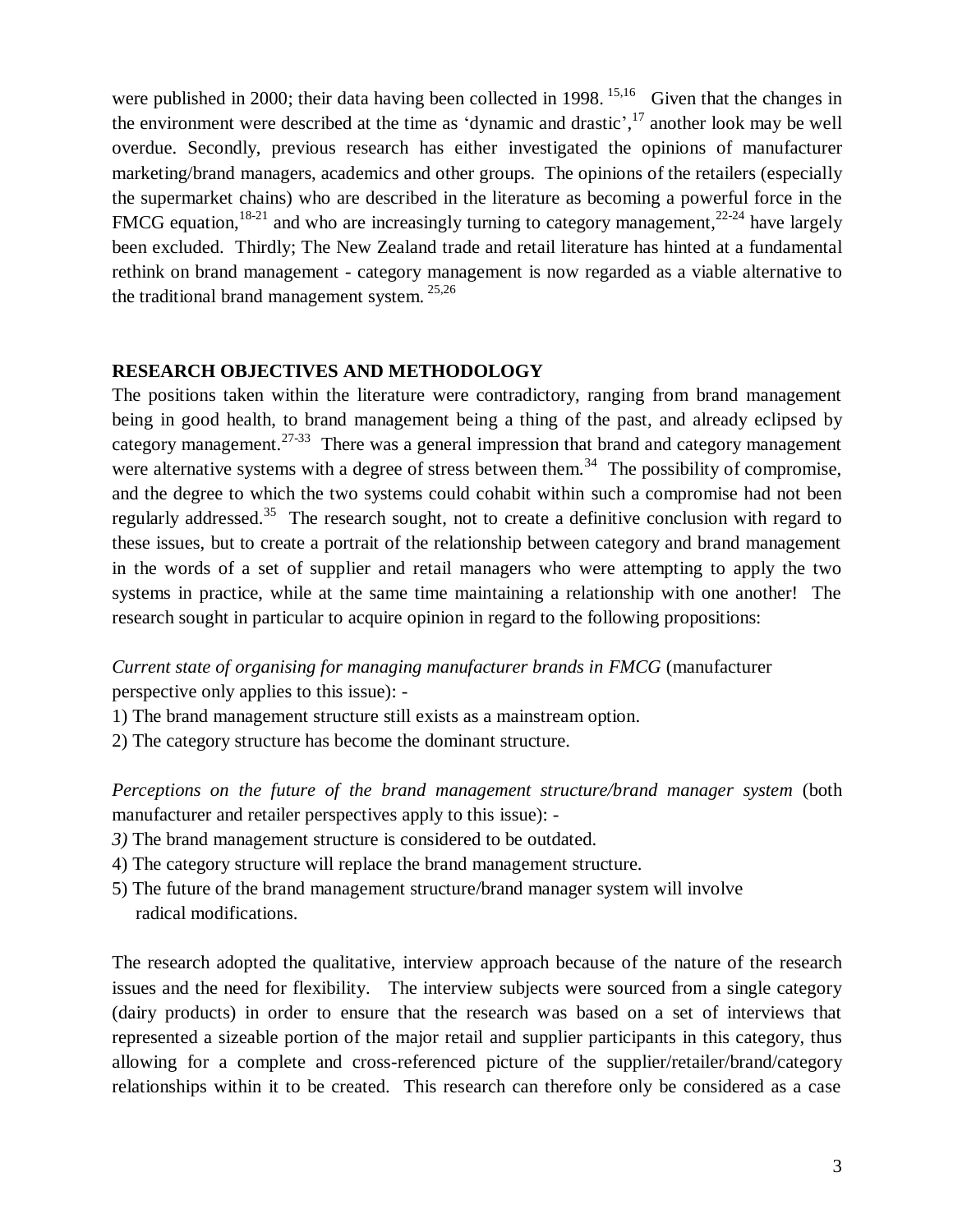study, rather than a result that is representative of the New Zealand FMCG industry as a whole. Details of the interviews are furnished in Tables 2 and 3:

| Case       | Description of | Hierarchical | Participant(s)         | <i>Interview</i> | Date of interview |
|------------|----------------|--------------|------------------------|------------------|-------------------|
|            | manufacturer   | levels       |                        | number           |                   |
|            |                | covered      |                        |                  |                   |
| <b>One</b> | Large          | 2            | <b>Product Manager</b> |                  | 05/07/2004        |
|            |                |              | Category Manager       | $\overline{2}$   | 05/07/2004        |
| Two        | Small          | 1            | General Manager        | 3                | 06/07/2004        |
| Three      | Small          | 1            | Managing Director      | $\overline{4}$   | 09/07/2004        |
| Four       | Large          | 1            | Marketing Director     | 5                | 13/07/2004        |
| Five       | Large          | 2            | Asst. Product          | 6                | 23/07/2004        |
|            |                |              | Manager                |                  |                   |
|            |                |              | <b>Product Manager</b> | $7*$             | 02/08/2004*       |
| <b>Six</b> | Medium         | 1            | Sales and              | 8                | 28/07/2004        |
|            |                |              | Marketing              |                  |                   |
|            |                |              | Manager                |                  |                   |
| Seven      | Medium         | 1            | Marketing              | 9                | 30/07/2004        |
|            |                |              | Manager                |                  |                   |

#### **Table 2:** Interview schedule: Manufacturers

## **Table 3:** Interview schedule: Retailers

| Case       | Description of | Hierarchical   | Participant(s)              | <b>Interview</b> | Date of     |
|------------|----------------|----------------|-----------------------------|------------------|-------------|
|            | operation      | levels covered |                             | number           | interview   |
| One        | Large          | 2              | <b>Store Manager</b>        | 1                | 29/06/2004  |
|            |                |                | <b>Store Manager (Dairy</b> |                  |             |
|            |                |                | Deli)                       | 2                | 29/06/2004  |
| Two        | Large          | $\overline{c}$ | Manager (Dairy Deli)        | 3                | 07/07/2004  |
|            |                |                | <b>Store Manager</b>        | 4                | 07/07/2004  |
| Three      | Medium         |                | <b>Store Manager</b>        | 5                | 15/07/2004  |
| Four       | Large          | 2              | <b>Store Manager</b>        | 6                | 19/07/2004  |
|            |                |                | Manager (Dairy Deli)        | 7                | 19/07/2004  |
| Five       | Large          | $\overline{c}$ | <b>Store Manager</b>        | 8                | 19/07/2004  |
|            |                |                | Manager (Grocery)           | 9                | 19/07/2004  |
| <b>Six</b> | Small          | 1              | <b>Store Manager</b>        | 10               | 20/07/2004  |
| Seven      | Head Office/   | 3              | <b>CEO</b>                  | $11*$            | 06/07/2004* |
|            | Parent Company |                | Category Manager I          | 12               | 03/08/2004  |
|            |                |                | Category Manager 2          | 13               | 03/08/2004  |

\*Note that interviews number 7 (manufacturers) and number 11 (retailers) have been renumbered to allow pairing with interviews in the same company/operation.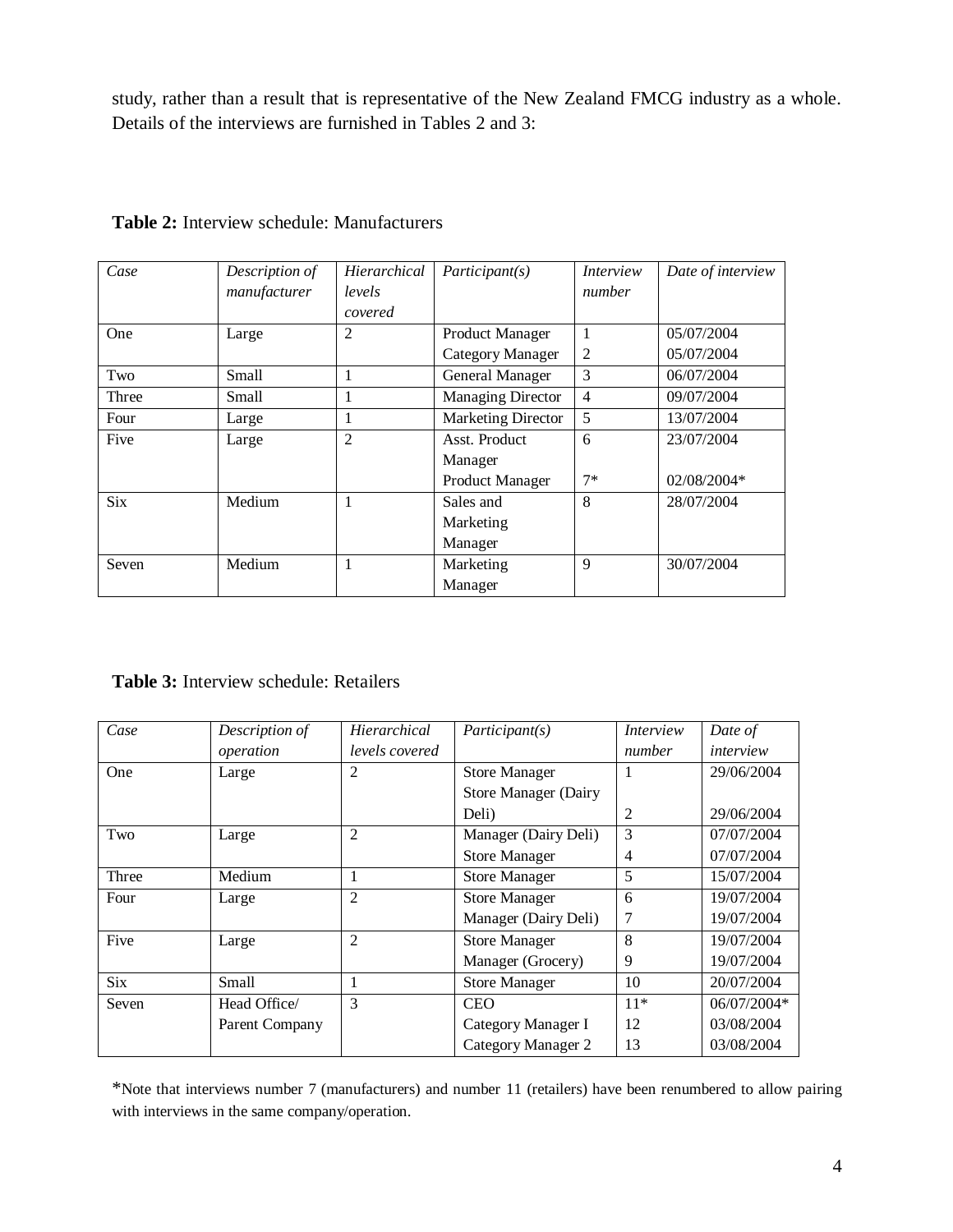In all, 23 interviews were carried out; nine on the manufacturer side, 13 on the retailer side, and one with a consultant representing an association. Guarantees of confidentiality and anonymity were given before the interviews. Thirteen of the interviews were held face-to-face (four and nine on the manufacturer and retailer sides, respectively) and ten by telephone (five manufacturer, four retailer, and one consultant).

Interviews lasted for between thirty and fifty-five minutes. Immediately after each interview, summary notes of the interview were written on an interview form. All interviews (face-to-face and telephonic), were tape-recorded, with permission. Taping made it possible to re-listen, to provide an accurate record of the interview, and to facilitate the use of direct quotes as recommended by Saunders, Lewis and Thornhill.<sup>36</sup> In addition, as a way of validating the data, interview transcripts/ summaries were sent back to the participants for endorsement.<sup>37</sup> Case One on the manufacturer side and Case One on the retailer side were initially used as pilot cases, with a view to ensure 'relevant lines of questions'.<sup>38</sup> However, when it was found that the interview protocol had relevant lines of questions, the initial "pilot" cases were incorporated into the major study for their rich data. An "audit" was later conducted to find out whether the total picture of findings and conclusions could have been different if the first interviews had been treated differently, and this was found not to be the case.

#### **RESULTS**

#### *1) The brand management structure still exists as a mainstream option.*

#### *2) The category structure has become the dominant structure.*

The brand management structure is still largely in use. Brand/product managers normally handle more than one brand, but brands can also be split between managers, each handling certain products. The category structure is in use as well; however, there is no evidence that it has become the dominant structure, to the detriment of brand management. Brand and category structures are used in combination in some medium to larger suppliers. The category structure can either have a marketing or a sales focus. In companies where comfortable cohabitation is occurring, Sales has a category emphasis and Marketing has a brand emphasis. Other structures are employed as well – for instance, in small companies, the General Manager/ Managing Director can take charge of the brands. While these short conclusions represent the overall analysis of all the responses, the quotes below are representative:

"This division of the company has a marketing manager, category managers and product managers. The company is very much run from a category marketing perspective… Rather than just looking at it from the viewpoint of how brands are performing, we look at how the whole category performs." [Interview 2: Manufacturer Side]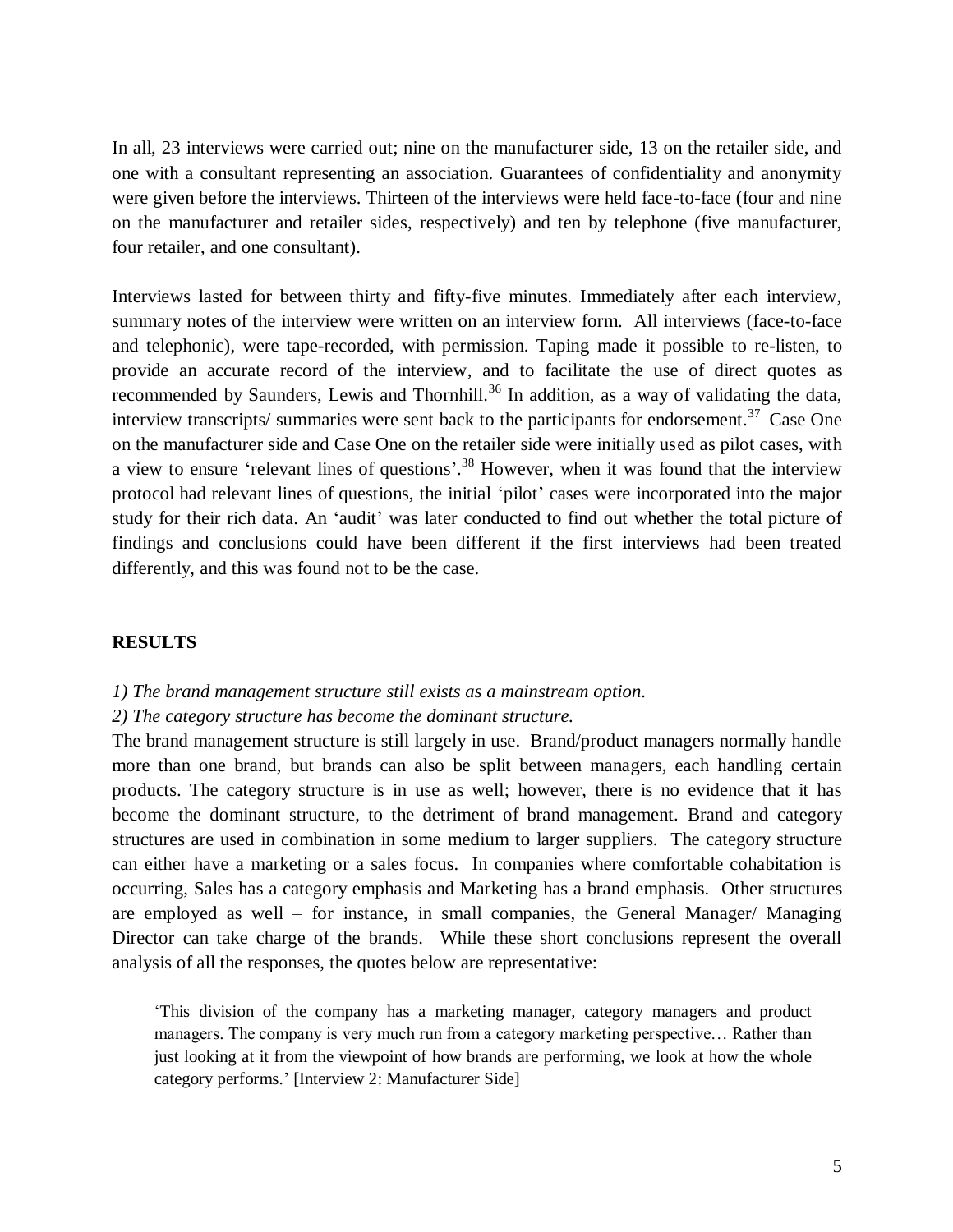"This company uses the category structure. It has a marketing director, a category team that focuses on the trade, and brand managers who are responsible for specific brands. The number of brands handled by each brand manager varies. Some brand managers are responsible for two brands; others are responsible for as many as five brands...Category management has been operational for quite some time, alongside brand management." [Interview 5: Manufacturer Side]

"Generally, the marketing function in New Zealand is organised around brand management. The sales function is organised around category management…On the retail buyer side, all they talk about is category management, and what they have done is rename the buyer as "category manager", but really nothing in terms of their job description has changed. Then the suppliers reflect that; so when they go to talk to the category manager, that is the buyer …, they talk to them about category management. However, very much in the marketing side of it, the manufacturer side is still driven by brand management.' [Interview 23: Consultant/Association]

"In New Zealand FMCG, there are three different types of companies. Some companies are branches of global companies and effectively all they do is implement the global plan … The other type of company is the small number of large New Zealand FMCG companies …They actively have a strong marketing department in New Zealand, and a strong new product development department; so they are building brands and products and doing the full brand management architecture…The third category is that of small, local suppliers … They don"t really do brand management or category management or anything." [Interview 23: Consultant/ Association]

- *3) The brand management structure is considered to be outdated.*
- *4) The category structure will replace the brand management structure.*
- *5) The future of the brand management structure/ brand manager system will involve radical modifications.*

The brand management structure is not considered to be an outdated structure – it is still useful and works well for certain companies. Factors such as size of brand and size of company determine its suitability, but it appears to be applied in some form, however rudimentary, in even the smallest suppliers. The structure helps to keep focus on brands and facilitates brand/product/packaging-related innovations. The two models, brand management and category management, can work together and have a future together as a joined model - category management would not replace brand management as such. While these short conclusions represent the overall analysis of all the responses, the quotes below are representative:

The structure works:

 "… it stills works well, and companies will not necessarily abandon the brand management structure. The structure gives focus on brands and brands are important to manufacturing companies." [Interview 5: Manufacturer Side]

 "… Traditional brand management works because it focuses people on business in just the same way as an entrepreneur who starts his own brand or product focuses on that. I don"t think brand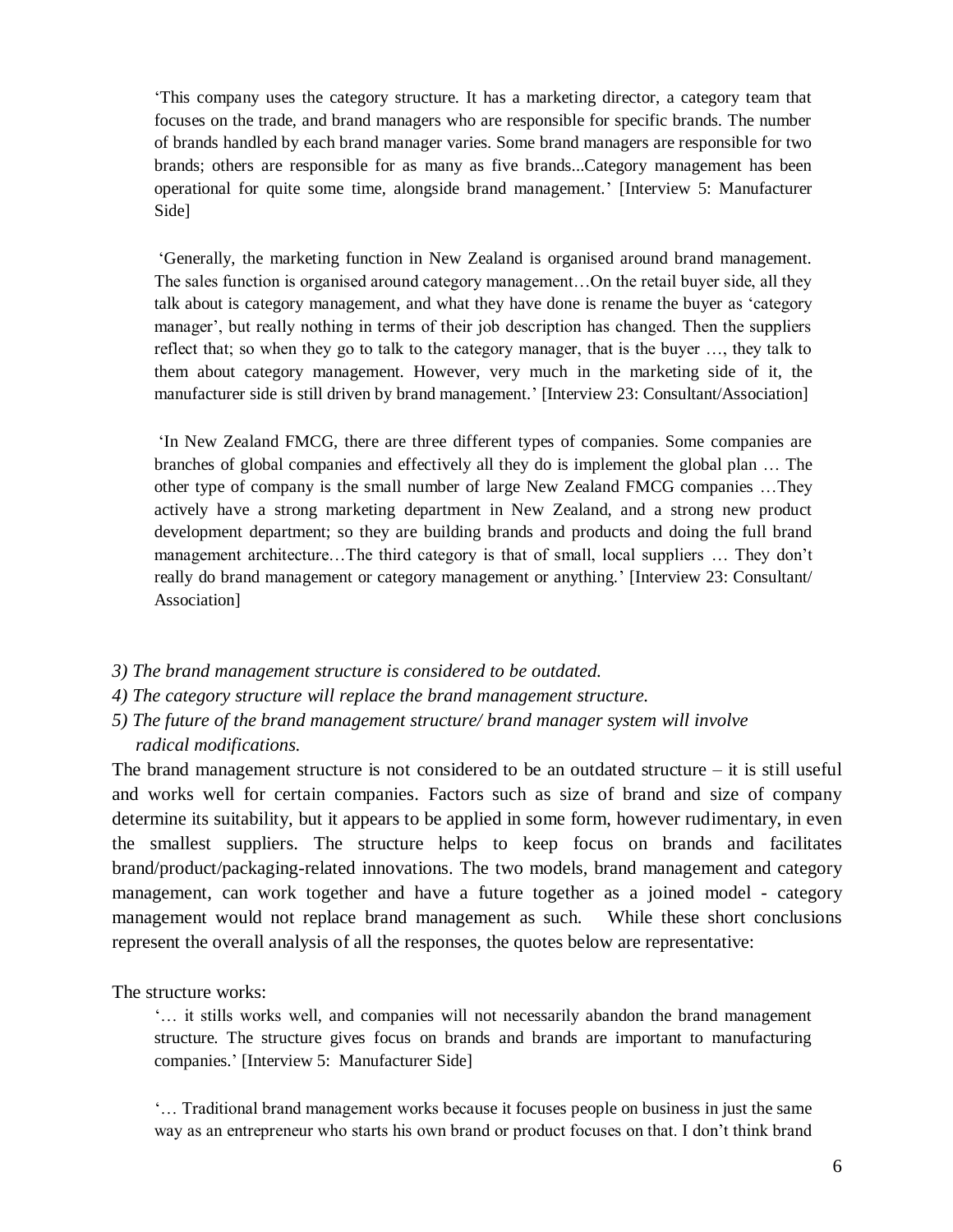management is dead. Certainly nothing has come along to replace it.' [Interview 23: Consultant/ Association]

It has a future:

"Organisational structures evolve. I wouldn"t say that the brand management structure will live forever but all I would say is that at the moment and in the foreseeable future, it still has a lot of merit. It is beneficial that businesses should understand the strong power of brands." [Interview 7: Manufacturer Side]

Factors like size of company and size of brand come into it:

"The likes of Nestle, Unilever, and such companies where the brands are so big, would probably do well with brand managers who would be looking after even just one brand; and then underneath, they might have assistants looking after the product lines within it. So, it depends on the size of the company and brand." [Interview 1: Manufacturer Side]

"Generally, small organisations have fewer resources…That would mean that it would probably be far harder to organise along pure brand orientated lines. So you would probably find that smaller organisations are more product and category orientated.' [Interview 7: Manufacturer Side]

'In this company, we make use of both, and it is working for us.' [Interview 6: Manufacturer Side]

 "It probably comes down to the size of the brand. Although we have a category focus, we still manage brands and that works well. A big brand like ours may be the responsibility of the category manager and it can get split among product managers by product." [Interview 2: Manufacturer Side]

Innovation is linked with the brand management structure:

"One impact that I really see potentially eventuating from the current structure is the need for innovation around brands. I certainly see that the current category orientated focus in this company may well shift to brand orientated focus to enable us to differentiate ourselves through innovation, and this may well apply to other manufacturers as well. Focus on brands rather than products would enable far more innovation …" [Interview 7: Manufacturer Side]

"Innovation is a major factor. Manufacturers who are innovative may not have to worry about the power of retailers." [Interview 5: Manufacturer Side]

Retailers do have a point of view:

"The job of brand managers in FMCG companies is to build brands. I think the current structure will stay in place.' [Interview 2: Retailer Side]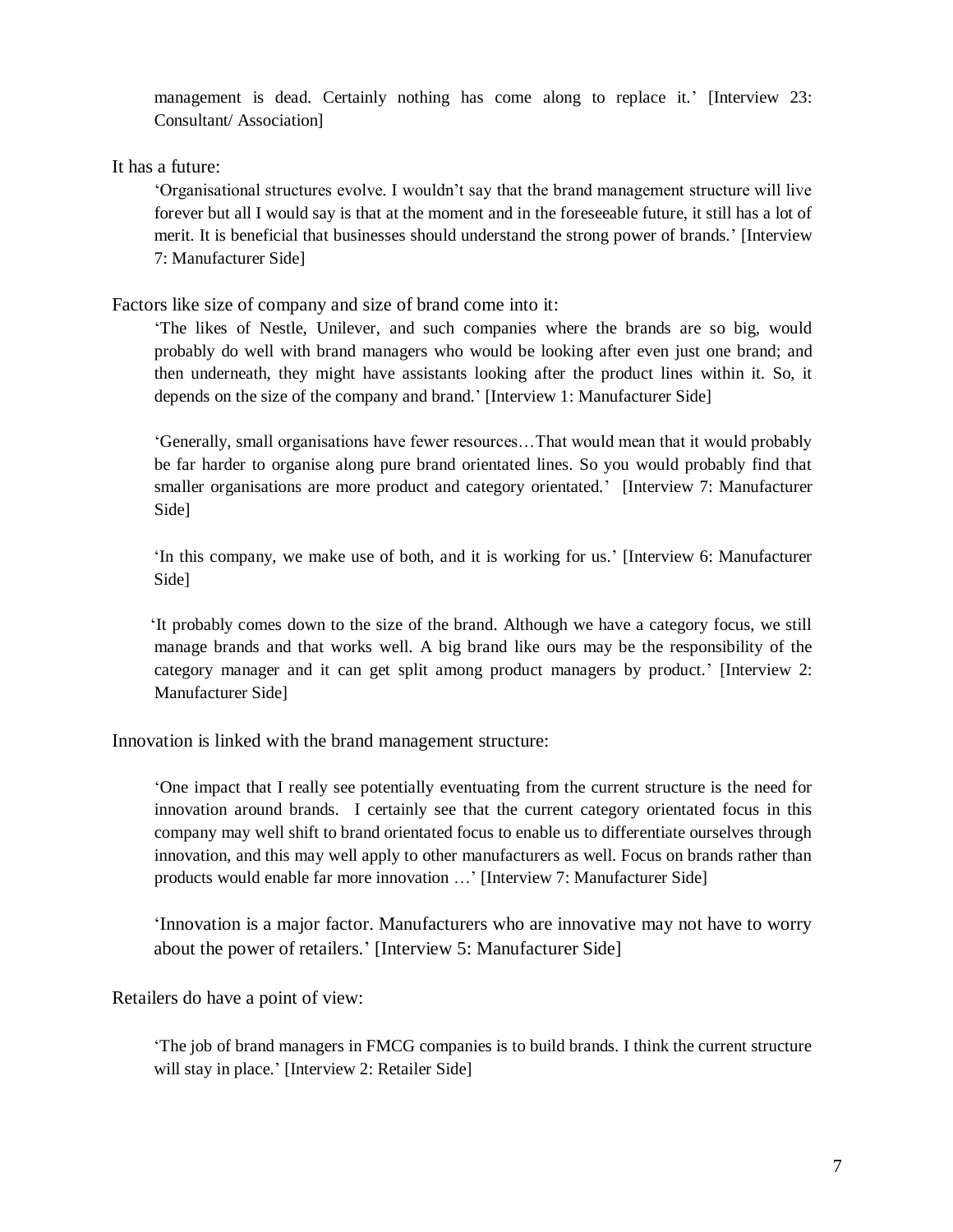"No, it [product management] is not [outdated]. It facilitates innovation." [Interview 8: Retailer Side]

"Manufacturers are heavily involved in category management as well as brand management. Both of them have to co-exist. I don't see that any one of them is more important than the other. The brand manager … is seeking ways to grow the category through brand management, and the other people are sales people who are seeking to secure their place on the shelves at store level. They won"t survive without each other." [Interview 5: Retailer Side]

"I have a concern about it [brand management being outdated] because it means that it could stifle any new innovations and ideas coming out because category management looks at sales and placement on the shelf… Category management and brand management can work together..." [Interview 12: Retailer Side]

"… in New Zealand, probably not so much for the big companies/brands…The brand management structure wouldn"t be completely replaced by the category management structure …, it is never going to get lost." [Interview 1: Retailer Side]

#### **DISCUSSION AND CONCLUSIONS**

This research indicates that within this category at least, the brand management structure is still in use alongside the category structure and other structures. There is probably a fair balance among the different structures and there is no indication that one structure has dominated; it all depends on the circumstances of the company. On the manufacturer side, the category structure has not become dominant – and shows no signs of becoming so. The rise in the category perspective on the retailer side may create the impression that FMCG manufacturers would have to move away from the brand management structure. Retailers, however, do seem to want the brand management structure to remain; largely because of their perception that the innovation that the brand management structure supports makes their category management activities easier! The supplier focus on brands has remained within their marketing departments, although manufacturers can still talk the category management language of retailers – often via their sales force who are perceived to be increasingly important as a result. Whatever modifications that may have occurred to the brand management structure in companies that employ it, such modifications are not of a magnitude that would justify talking about a marked decline in the status of the brand management structure. In the language of an executive: "… very much in the marketing side of it, the manufacturer side is still driven by brand management.' [Interview 23: Consultant/Association]

There does not appear to be a perception that the brand management structure is outdated. Also, the category structure is not perceived to be a replacement for the brand management structure; and the future points to continued use of the brand management structure, alongside the category structure in some companies (i.e. category structure having either a marketing focus or a trade/sales focus or both). An interesting theme arising from both dimensions largely addresses the "why" aspect. The theme of innovation featured. The brand management structure is not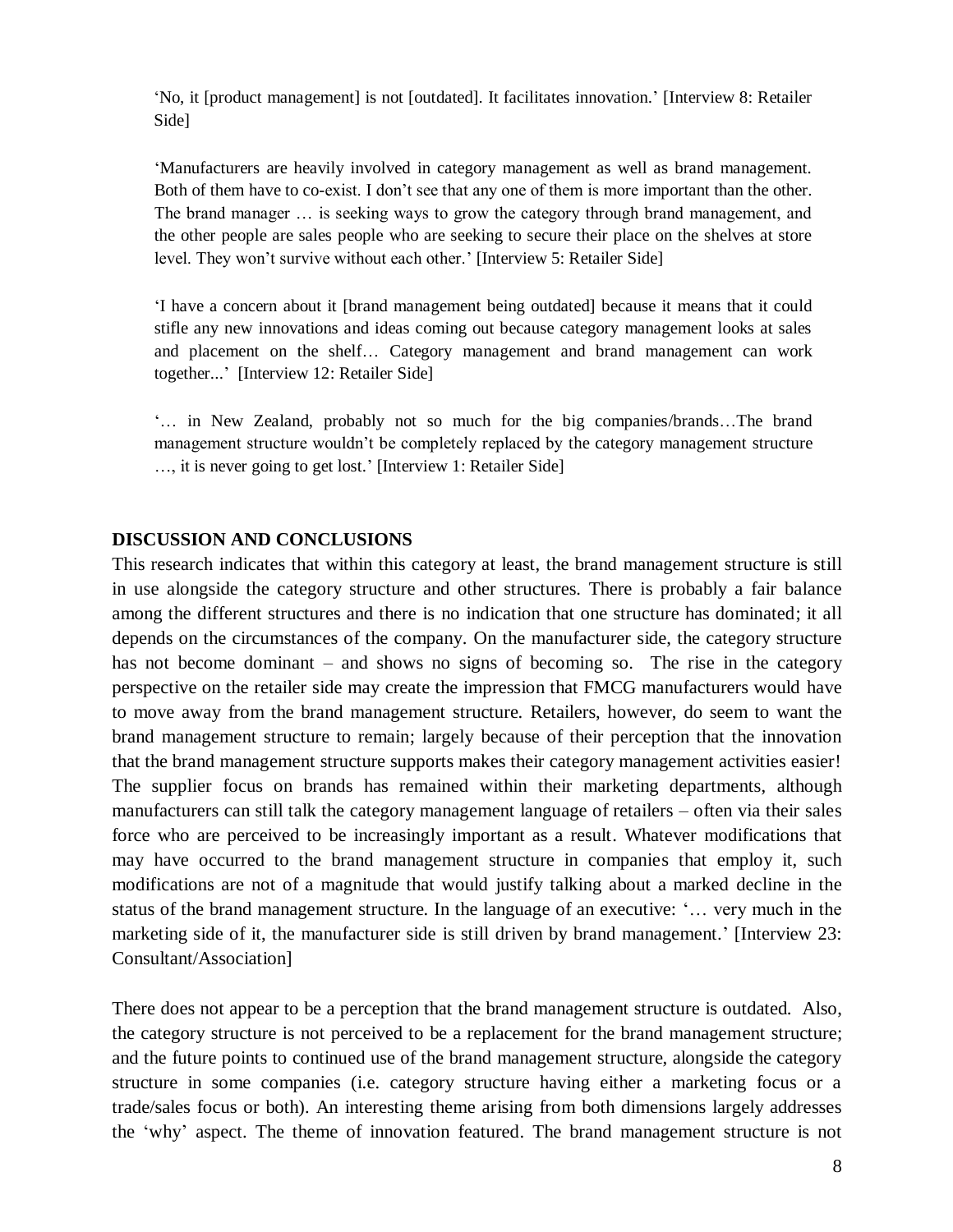expected to go largely because it facilitates innovation around brands/products/packaging, and by doing so helps to develop the category. Retailers' increasing emphasis on category management in their operations does not, in this instance, appear to have led to the expectation that manufacturers should abandon the brand management structure. Retailers do, however, expect manufacturers to be able to address category issues without losing focus on the brands that drive retailer categories. Manufacturers who employ the brand management structure do not have to be under the impression that, in order to be seen to be cooperative by powerful supermarket chains that put emphasis on category management in their operations, they should move away from their brand management structures. Modifications relating to brand manager responsibilities may suffice. Brand and category structures are not mutually exclusive.

#### **References**

- (1) Berthon, P., Hulbert, J. M. and Pitt, L. F. (1997) "Brands, brand managers and the management of brands: Where to next?", MSI Report No. 97-122, Cambridge, MA: Marketing Science Institute.
- (2) Panigyrakis, G. and Veloutsou, C. A. (2000) "Problems and future of the brand management structure in the fast moving consumer goods industry: The viewpoint of brand managers in Greece", *Journal of Marketing Management*, Vol. 16, pp. 165-184
- (3) Shocker, A. D., Srivastava, R. K. and Ruekert, R. W. (1994) "Challenges and opportunities facing brand management: An introduction to the special issue", *Journal of Marketing Research***,** Vol. 31, No. 2, pp. 149-158.
- (4) Wood, V. R. and Tandon, S. (1994) "Key components in product management success (and failure): A model of product managers" job performance and job satisfaction in the turbulent 1990s and beyond", *Journal of Product and Brand Management,* Vol. 3, No. 1, pp. 19-34.
- (5) Baker, M. J. (2000) "Editorial", *Journal of Marketing Management*, Vol. 16, pp. 1-10.
- (6) Berthon *et al.*, ref. 1 above.
- (7) Nola, C. (2002) "Collaborate or die", *Grocers' Review*, June, pp. 34 -35.
- (8) Panigyrakis and Veloutsou, ref. 2 above.
- (9) Low, G. S. and Fullerton, R. A. (1994) "Brands, brand management and the brand manager system: A critical-historical evaluation", *Journal of Marketing Research,* Vol. 31, pp. 173-190.
- (10) Shocker *et al*., ref. 3 above.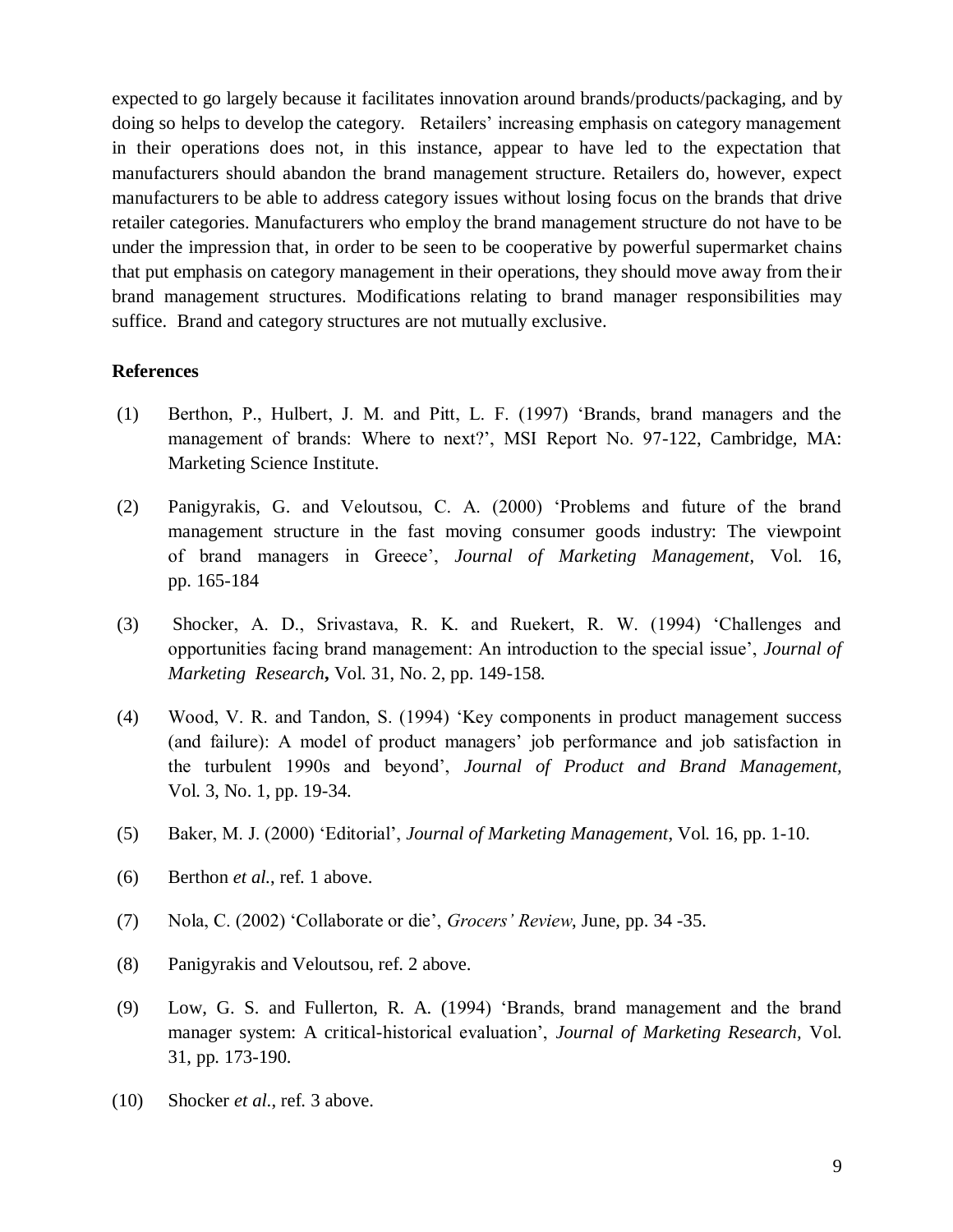- (11) Katsanis, L. P. and Pitta, D. A. (1995) "Punctuated equilibrium and the evolution of the product manager", *Journal of Product and Brand Management,* Vol. 4, No. 3, pp. 49-60.
- (12) Berthon *et al.*, ref. 1 above.
- (13) Homburg, C., Workman, J. P. (Jr.) and Jensen, O. (2000) "Fundamental changes in marketing organisation: The movement toward a customer-focused organisational structure", *Journal of the Academy of Marketing Science,* Vol. 28, Iss. 4, pp. 459-478.
- (14) Panigyrakis and Veloutsou, ref. 2 above.
- (15) Homburg *et al.*, ref. 13 above.
- (16) Panigyrakis and Veloutsou, ref. 2 above.
- (17) *Ibid.*
- (18) Baker, ref. 5 above.
- (19) Berthon *et al.*, ref. 1 above.
- (20) Nola, ref. 7 above.
- (21) Panigyrakis and Veloutsou, ref. 2 above.
- (22) Lindblom, A. (2001) "Institutionalisation of category management in the manufacturerretailer relationships', Proceedings of the ANZMAC Conference, Massey University, Palmerston North.
- (23) Stringleman, H. (2001) "Finally Fonterra", *Marketing Magazine,* October, pp. 16-17.
- (24) Mitchell, A. (1994) "Managing by our shelves", *Marketing Week*, July 15, pp. 30-33.
- (25) Le Pla, R. (2002) "Branding", *New Zealand Marketing Magazine,* September, pp. 9-13.
- (26) Young, C. (1995) "Winning brand strategies", *New Zealand Marketing Management*, May, pp. 31-34.
- (27) Panigyrakis and Veloutsou, ref. 2 above.
- (28) Low and Fullerton, ref. 9 above.
- (29) Homburg, Workman, and Jensen, ref. 13 above.
- (30) Ryder, I. (2000) "Futurology of brand management", *The Journal of Brand Management*, Vol. 8, No. 1, pp. 13-23.